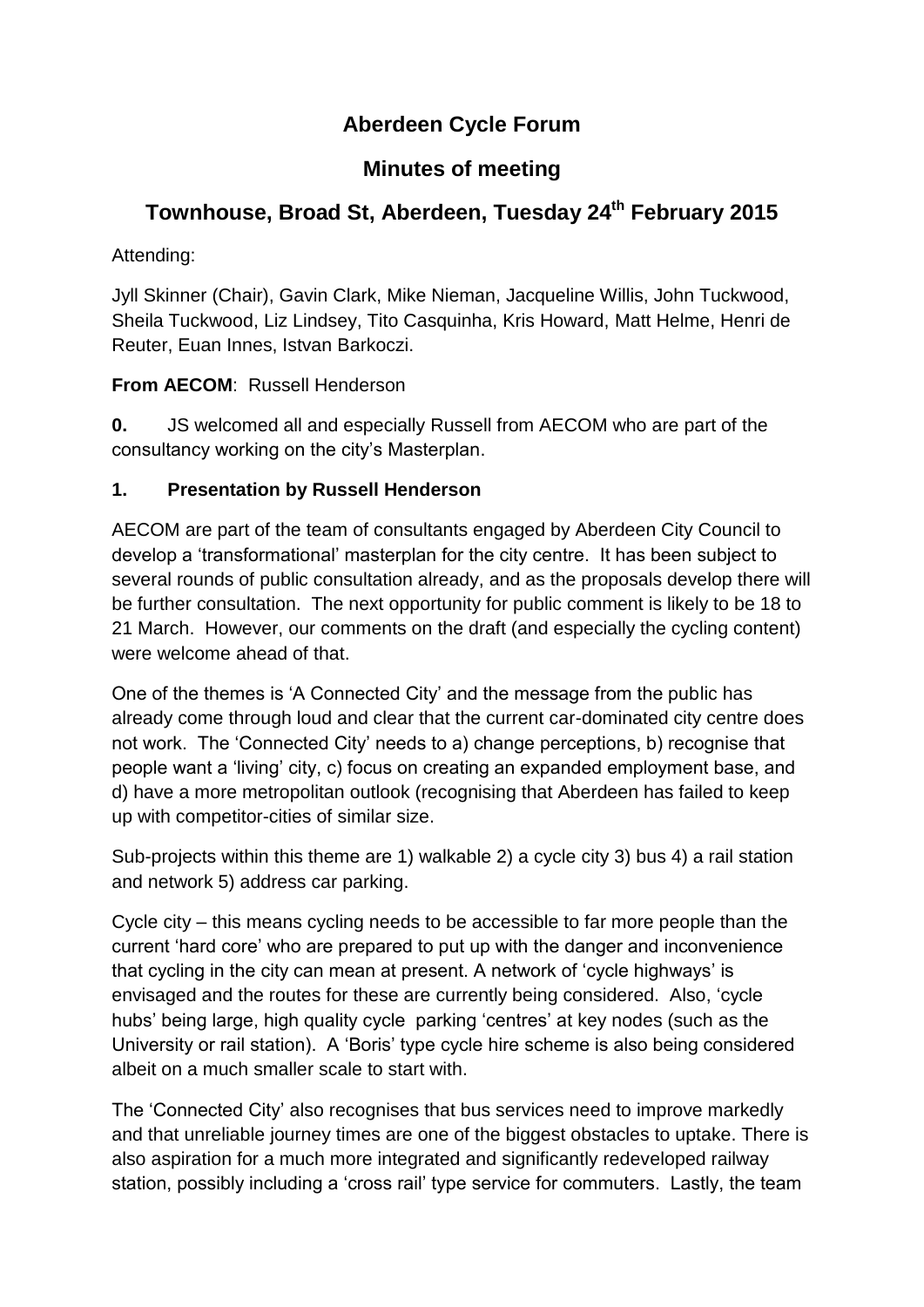recognise that Aberdeen currently has vastly more off-street car parking than comparable cities and that parking (again by comparison) is extremely cheap. This is seen as a major obstacle to modal shift.

We have the opportunity to feedback to AECOM on the initially identified plan and especially the cycle routes. Time did not allow this to be done this evening, but RH was willing to meet us again to gather feedback.

#### **2. Minutes of last meeting**

Matters arising:

JS and LL had met with Nestrans. A number of projects are ongoing including upgrades to the 'Shell' path and also Riverside Drive.

LL had been in touch with First Bus about the 'awareness' stickers on the rear left of buses.

JS had sent our response to the CHI committee about what we perceive to be the mis-use of CWSS funds. There had been no reply as yet. JT had also written to the Transport Minister on this topic. HdR asked if we are making no progress on something like this, might a press release help?

## **3. Cycle Leaders request**

We had been asked by ACC if we had any qualified cycle leaders who would be willing to assist with taking school groups out. We could also ask the membership if anyone was willing to become trained if ACC were prepared to pay (MH thought it is something like a 4 day training course)

## **4. Pedal on Parliament – 'PoP Aberdeen'**

We have not yet been able to establish beyond doubt that insurance is available through BikeWeek. However it was agreed that we should proceed on the basis that this will be available in due course.

The proposed route is from Hazlehead Park to Marischal College via Queens Rd. There was some discussion over whether Union St or Carden Place / Schoolhill would be better. After discussion it was agreed that Union St was preferred for maximum visibility. GC will set up another meeting of the sub-group within the next couple of weeks. Meantime JS has had no response back from the events team at ACC despite prompting by Cllr Ross Grant. Agreed that although any traffic issues should be handled by them, we should inform the Police of our intention to protect our position. Russell also suggested that we let the bus companies know.

The start time is TBC but we will aim to keep in parallel with what is being done in Edinburgh if possible. NB Edinburgh is a 12 noon start.